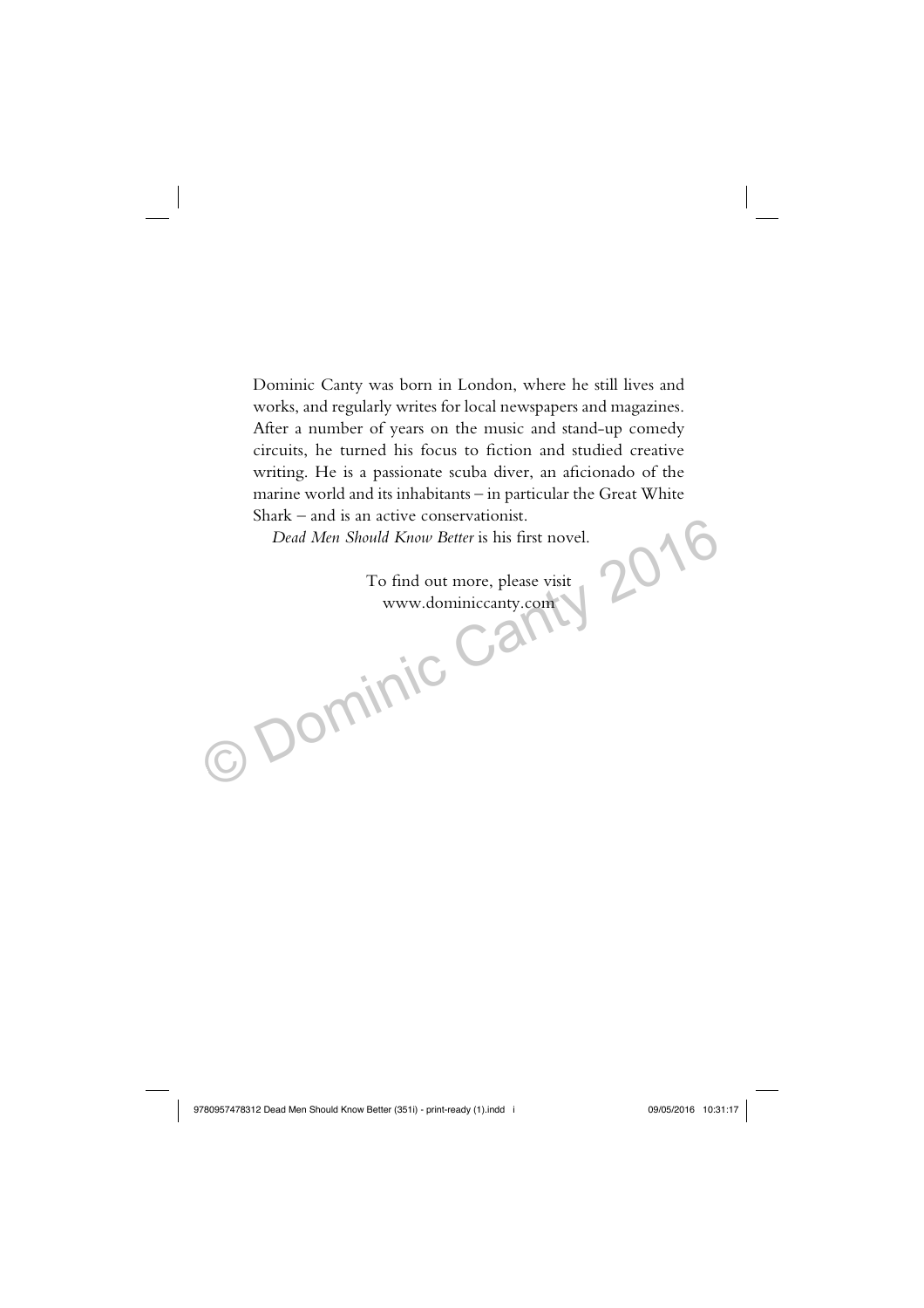© Dominic Canty 2016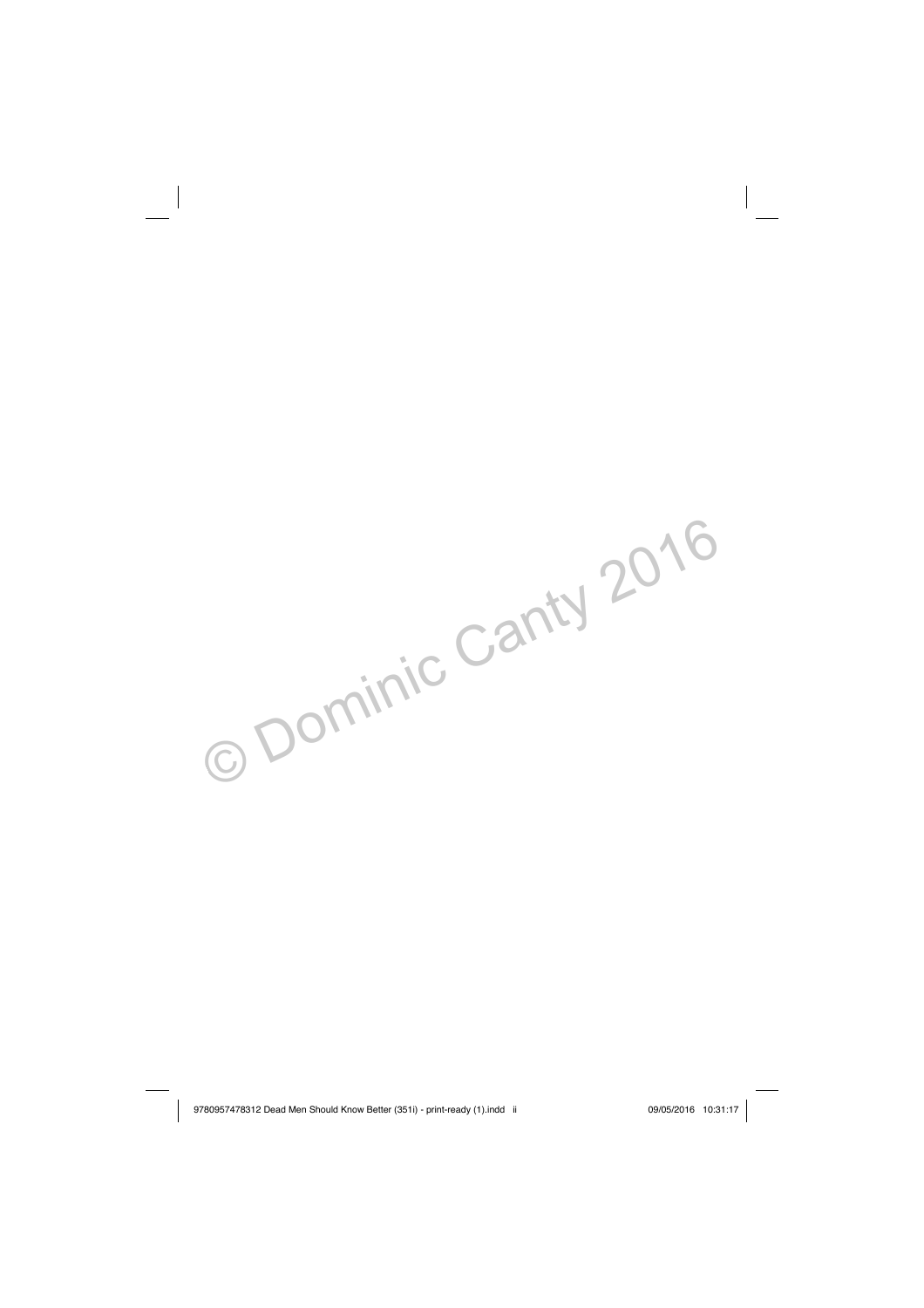# DEA SHQU **BETTER 2016**

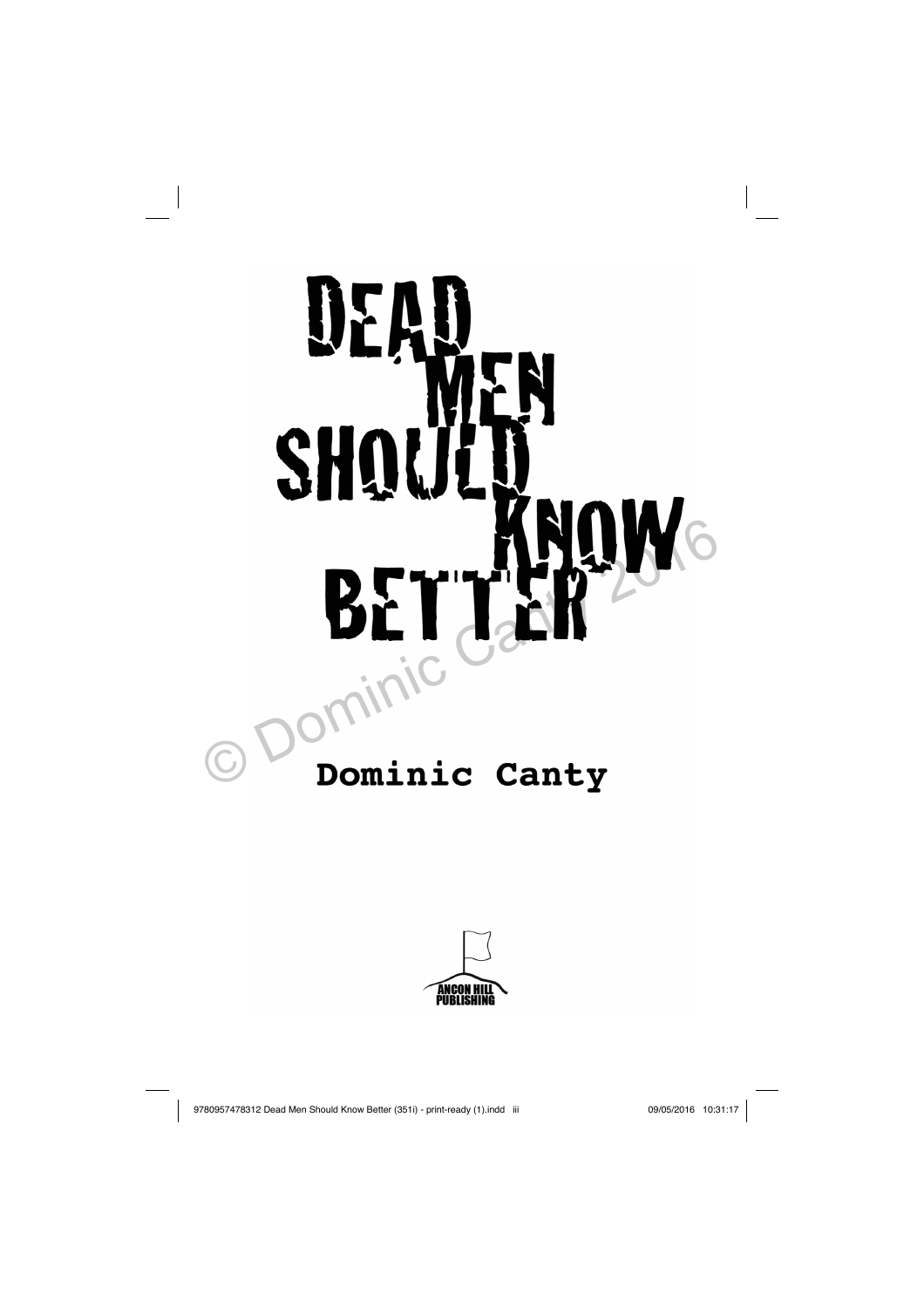First published in the United Kingdom in 2012 by Ancon Hill Publishing

This paperback edition published 2016

Copyright © Dominic Canty 2016

Illustrations & Images © Dominic Canty 2016

The moral right of Dominic Canty to be identified as the author of this work has been asserted by him in accordance with the Copyright, Designs and Patents Act 1988.

All rights reserved. No part of this book may be reproduced, stored in a retrieval system, or transmitted, in any form or by any means, electronic, mechanical, photocopying, recording or otherwise, without the prior written permission of the copyright owner. Copyright, Designs and Patents Act 1988.<br>
All rights reserved. No part of this book may be reproduced,<br>
stored in a retrieval system, or transmitted, in any form or by any means,<br>
electronic, mechanical, photocopying, reco

All characters in this book are fictitious, and any resemblance to actual persons, living or dead, is purely coincidental.

> Ancon Hill Publishing Limited PO Box 68828 London SE26 9BP www.anconhill.co.uk

A CIP catalogue record for this book is available from the British Library

Print Book ISBN 978 0 9574783 1 2 eBook Kindle ISBN 978 0 9574783 2 9 ePub ISBN 978 0 9574783 3 6

Typeset by Hewer Text UK Ltd, Edinburgh Printed and bound in Great Britain by Clays Ltd, St Ives plc

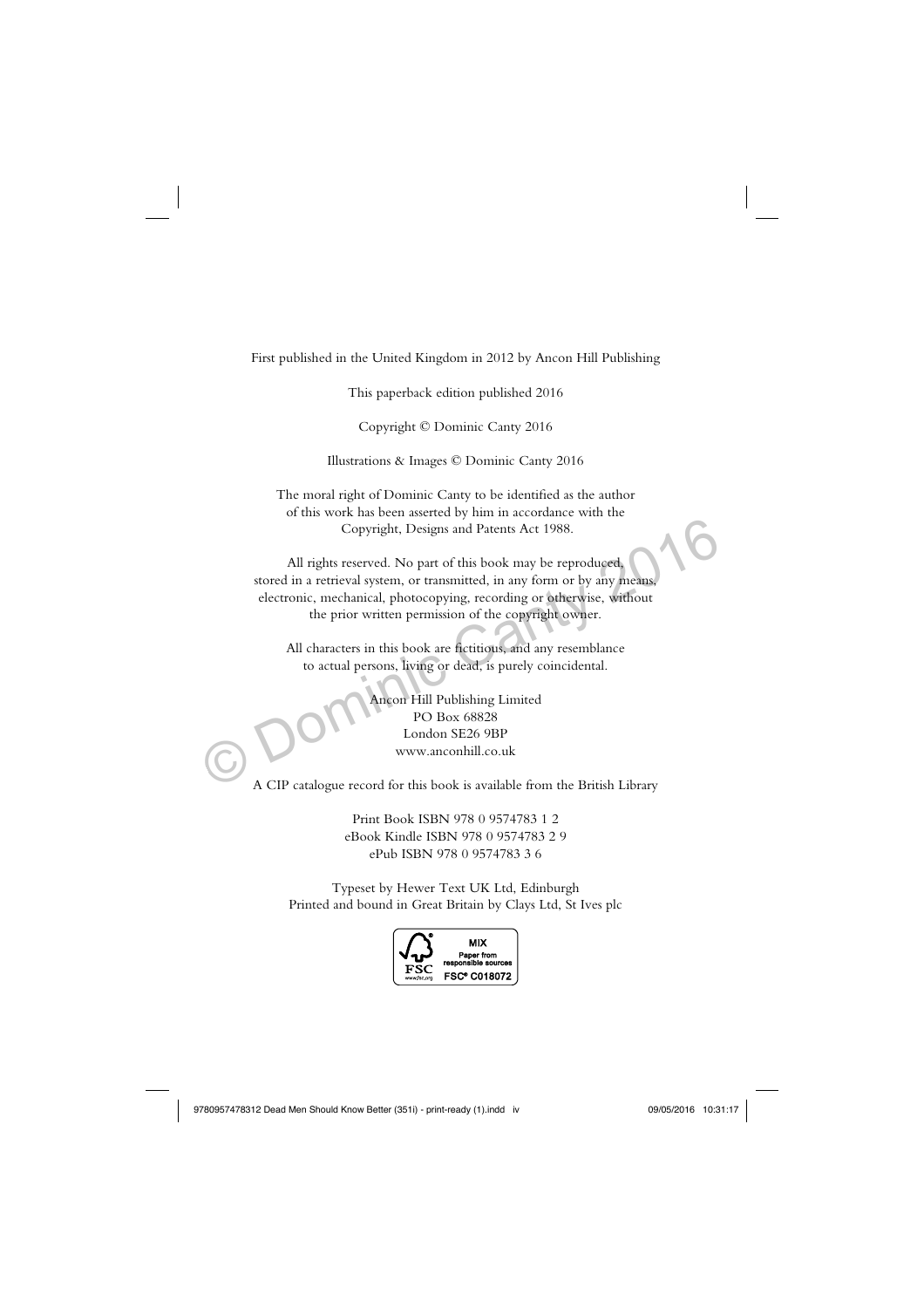To Jill, Patrick and Francesca

© Dominic Canty 2016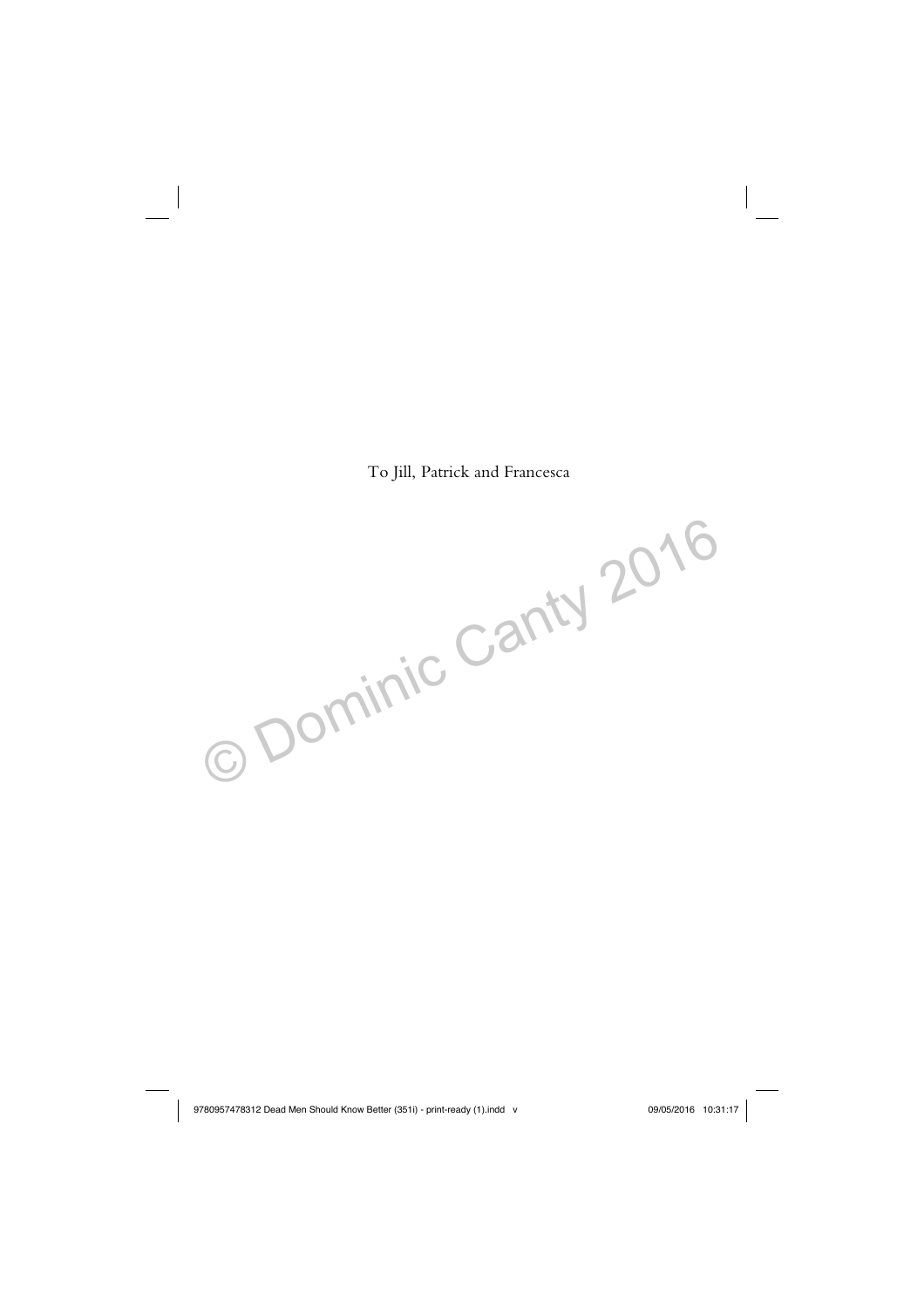© Dominic Canty 2016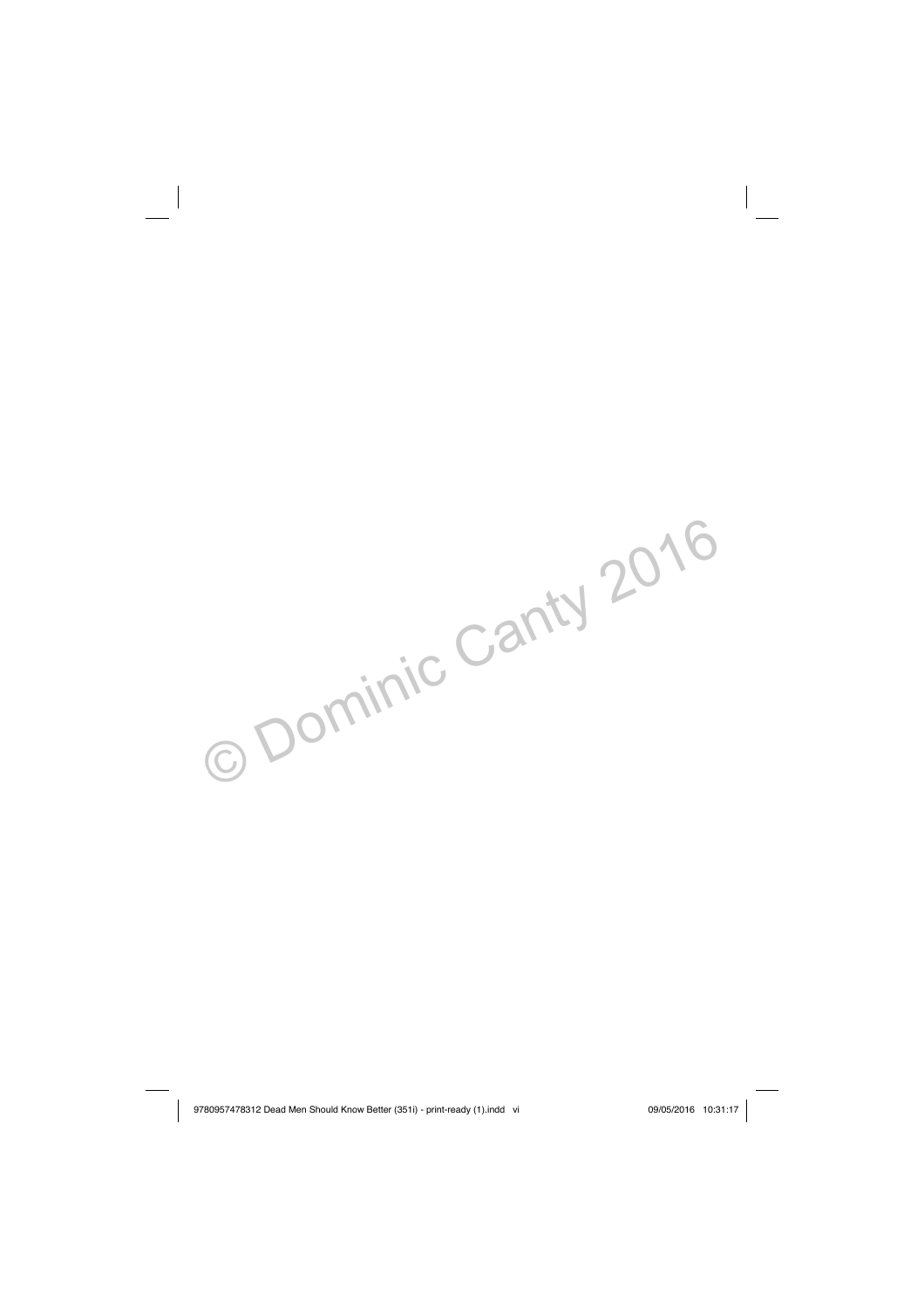# Whatever You Do, Don't…

THE LADY WAS DRESSED to kill *–* literally. The trademark off-the-shoulder blood-red dress, the knife-shaped clutch bag, the silver hair that hung like scrolls of barbed wire. And on the inside of her left wrist, the two-inch dagger tattoo entwined with thistles – the symbol of the infamous Wolves of River Plate crime syndicate.

Bristo Trabant was in no doubt. This was Azara Pampita Rázzon, the Vixen of the Pampas, Argentina's premier importer of all missiles and machine guns bound for the gangland streets of Buenos Aires and Córdoba.

He eased back inside the main entrance to Le Club Maritime du Soleil, hid behind a large rubber plant, retrieved his mobile telephone and typed '523' – the recognition code for MI6's Priority Surveillance Unit. Next: '014', the allocated ID number for Rázzon, then 'AAA' to confirm she had three bodyguards here with her in Cannes. Trabant pressed 'Send', watched the message go through, then held his breath as the lady breezed past. The sive of the left wrist, the two-inch dagger tattoo entwined<br>with thistles – the symbol of the infamous Wolves of River<br>Plate crime syndicate.<br>Bristo Trabant was in no doubt. This was Azara Pampita<br>Rázzon, the Vixen of

> Yes, Azara Pampita Rázzon was scary beyond belief. But what frightened him more was that, in the grand scheme of things, she was only the small fry.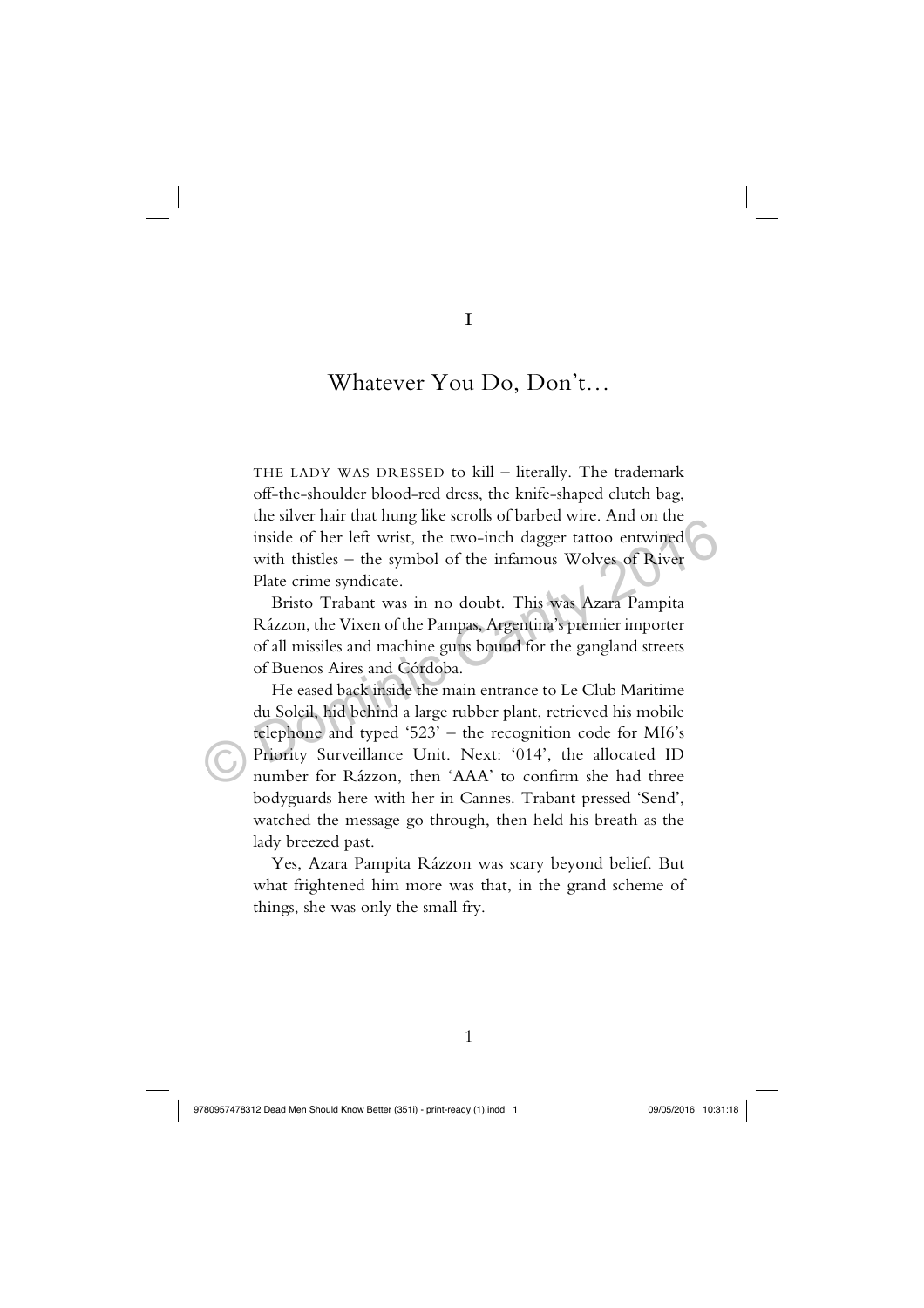'Quick, quick!' said Henri, the banqueting manager, to his staff. 'Señor Gunboat will be here any moment. Get ready to bow, and remember – agree with everything he says!'

ii

The waiters hurried into position, but this was no royal visit. The foyer of Le Club Maritime du Soleil was laced with danger, the kind that drips from the ceiling then runs down the back of your neck in icy-cold globules of sweat.

It was 10.28 p.m.

Bristo Trabant retreated into the alcove beneath the stuffed moose head, retrieved *The Beginner's Guide To Being A Secret Agent* from his pocket, hurried to Chapter 9, Sub-Section 12, Appendix 98 and read as if his life depended on it, because it most probably did.

*If you find yourself in a dark, alien environment, where the beast you stalk begins to snarl – remain strong, my friend. If it doesn't know your true identity, then it has no reason to bite. Keep calm. Breathe deeply. Refer to protocol.* Disto Trabant retreated into the arcove beneath the standed<br>moose head, retrieved *The Beginner's Guide To Being A Secret*<br>Agent from his pocket, hurried to Chapter 9, Sub-Section 12,<br>Appendix 98 and read as if his life de

The sound of voices drew his attention. Trabant looked up to see the main entrance doors being opened, and then, there he was – the beast himself, the whole reason Trabant was there – 'Gunboat' Charlie Chávez, the face of the illicit arms trade, standing in the entrance, revelling in the hush.

Gunboat stood five six tall, and wide, and industrial-gauge shoulders supported his oil-barrel neck and boulder-grade head, itself capped with short, black hair. His skin was dark brown, and thick eyebrows formed a perma-scowl, beneath which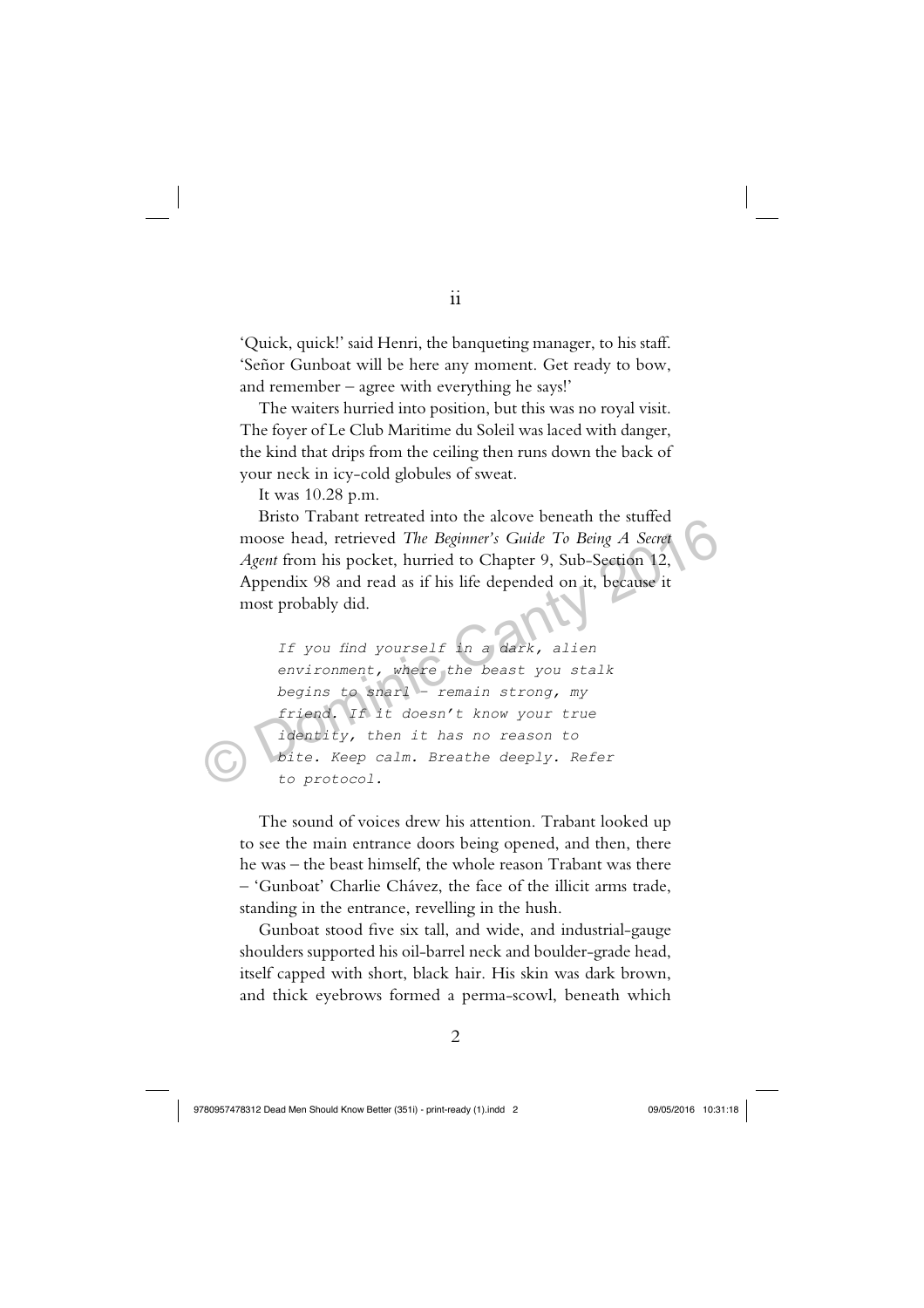coal-black eyes darted with a chill of intent. His nose was wide and powerful, his ears small and piggy, and a downturned moustache ran all the way south to meet the short beard, circumnavigating the jaw-line as ominously as a passage around Cape Horn.

'Señor Gunboat, it has been too long,' said Henri, embracing the yacht club's most infamous member.

Gunboat smiled, but his mouth bore not a ripple of warmth, and on its bottom lip an extra-thick Cuban cigar balanced precariously, defying the laws of gravity.

Trabant shuddered. No MI6 photos could do justice to the human battering ram now standing before him. Yet the finishing touches came from the contours revealed through the crisp white shirt; contours of a fearsome power, a chilling potential, and the subtlest but most definite signs  $-$  of manboobs. minal battering rain now standing before init. Tet the<br>finishing touches came from the contours revealed through the<br>crisp white shirt; contours of a fearsome power, a chilling<br>potential, and the subtlest but most definite

'Here, have a fresh cigar… and champagne!' gushed Henri.

'Muchas… (puff)… gracias.'

'And your meeting room is ready.'

Gunboat sipped the golden liquid then nodded his approval. 'Okay, first I do my business, then we start the charity auction and make lotsa money, huh?'

'That would be wonderful, thank you.'

Gunboat dragged hard on his cigar, blew out a plume of smoke then began walking across the oak-panelled floor, flanked by his two enormous heavies.

Trabant breathed a huge sigh of relief, extracted his mobile telephone, typed '523-001-AA' and pressed 'Send'. Now all he had to do was confirm everyone else Gunboat was meeting. But how many would that be? Twenty? Thirt—

'Pardon, Monsieur. Vous voulez un vol-au-vent? I can offer mushroom, cheese, or—'

'Er, n-no, merci,' replied Trabant, looking beyond the waiter's tray of puff pastries to Gunboat's swirl of evil, as it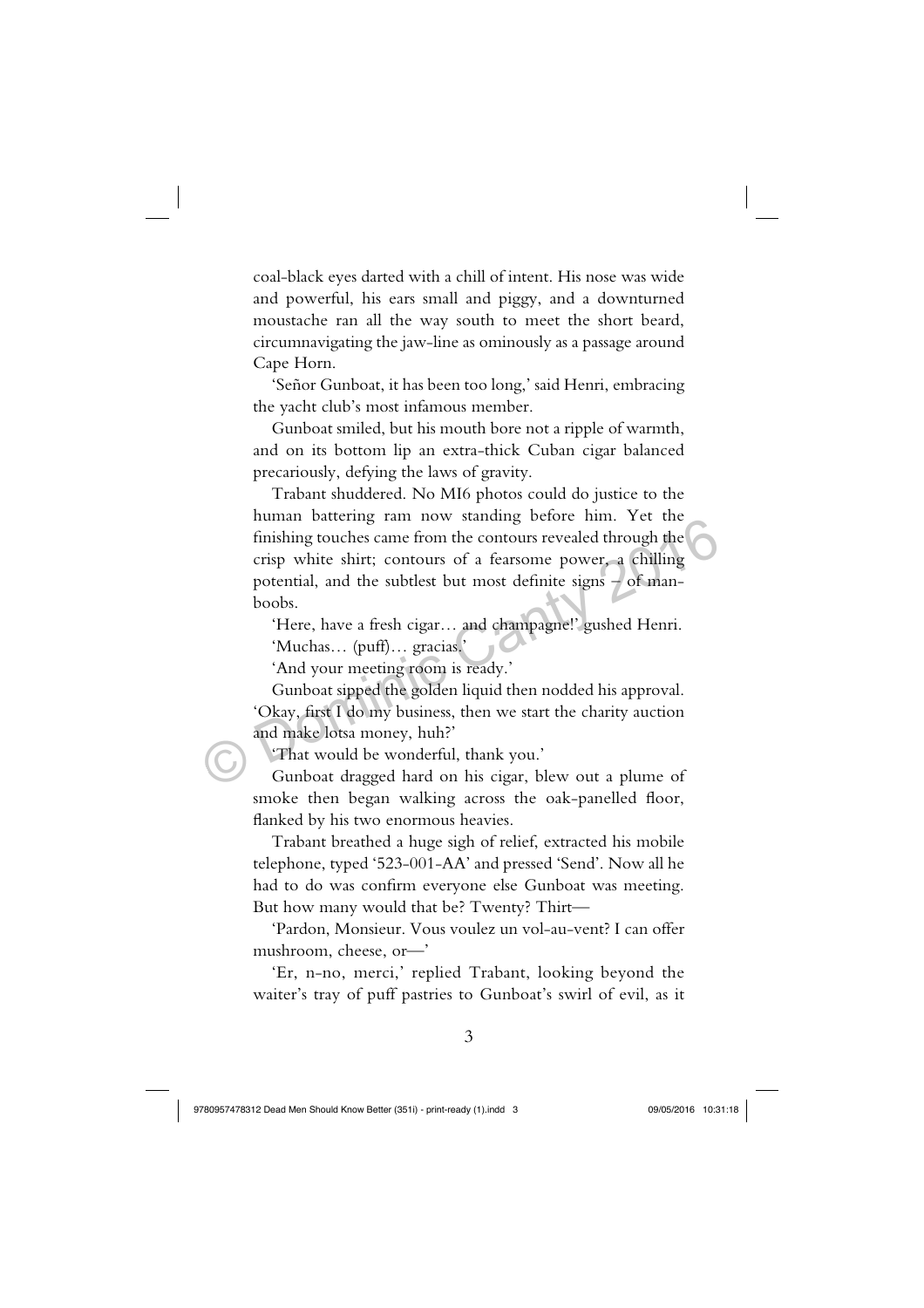continued down the corridor towards the main function room. 'But please remind me, w-what time does the charity auction begin?'

'Refuse one of señor Gunboat's vol-au-vents, and for you it may not begin at all.'

'Really!?!'

The waiter nodded. 'I must report all decliners.'

'In that case, I'll g-go for the cheese.'

'A wise choice, Monsieur. The auction begins at 11 p.m. sharp.'

'T-thank you.'

It was 10.34 p.m. Twenty-six minutes of gut-churning hell to endure, after which, if he'd relayed enough intelligence, he might just be able to slip away.

As soon as the waiter was out of sight, Trabant discarded his vol-au-vent and made for an open window. But he longed for more than fresh air and a wonderful view. In honesty he just wanted to be back home, where he felt safe. Never in a million years was he the right man for MI6 surveillance work, let alone as part of their elite Priority Surveillance Unit. It was 10.0+ p.m. I wenty-six initiates of gut-chaining nen<br>to endure, after which, if he'd relayed enough intelligence, he<br>might just be able to slip away.<br>As soon as the waiter was out of sight, Trabant discarded his<br>vol

He allowed his eyes to wander past the rustling palm trees, across the promenade and down to the beach, where an army of sun-loungers now stood at ease. To the right lay Vieux Port, the Old Port, with its cool ripples of inky black water and armada of million-pound yachts. Beyond that stretched the densely packed hill of the Old Quarter, bathed in a yellowy street-lamp wash, and under the watchful eye of the ancient fort, itself well grounded in conflict, but right now offering not a morsel of advice.

Never before had he felt so lonely.

A flash of light drew his attention – a camera flash – from somewhere to the right, near Place du Général de Gaulle. Cannes was alive with the pomp and spectacle of the Film Festival, as starlets posed on the endless rolls of red carpet, and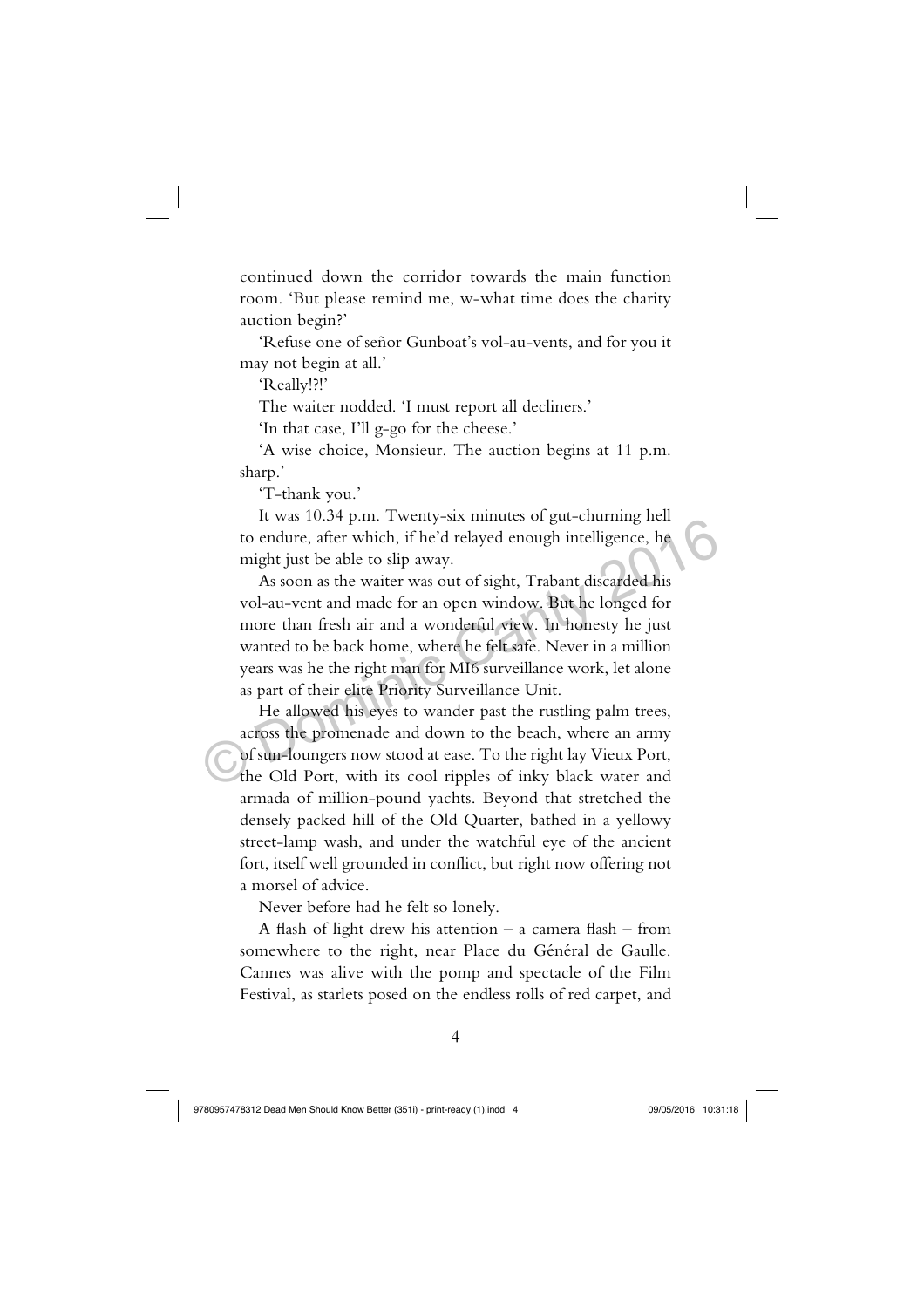congratulation and adulation resonated from every bar and restaurant. But here, in the French Riviera's swankiest yacht club, at this private event, he could only feel the chill – the chill of the darker shadows, of the parallel world into which he should never have been thrown.

'Monsieur, it is time to adjourn,' said Henri, gesturing towards the inner sanctum of the yacht club.

Trabant reluctantly eased himself into the procession of dazzling women and well-groomed men heading into the function room. So these were the beautiful people, the likes of whom he'd only ever seen in *Hello* magazine. Radiant, sophisticated; their bronzed, glitzy sheen procured from an unbending dedication to Ra, God of the Sun, and an accessall-areas lifestyle simply beyond the wildest dreams of his nine-to-five desk job.

The scene inside was equally spectacular; of brilliant white walls and nautical portraits; of ships' bells and clusters of balloons. The floor was covered by a sumptuously thick-pile carpet, and dead ahead was the stage. To its left, a curious doorway. To its right, a long marble bar, beyond which awaited a balcony. sopinisticated, then bronzed, ginzy sheen procured from an<br>unbending dedication to Ra, God of the Sun, and an access-<br>all-areas lifestyle simply beyond the wildest dreams of his<br>nine-to-five desk job.<br>The scene inside was

Trabant opted for the adjacent mirror, and rechecked himself for the hundredth time. His suit – his only suit – dark blue and single-breasted, bore not the remotest comparison to the reams of tailored silk and satin flowing all around him. He knew he stood out like a sore thumb, but worse still, a sore thumb in a cheap suit, and—

'Very handsome,' said the hostess, as she glided past.

'Who?'

'You, Monsieur!'

Trabant went to contest her remark but was too late; she'd already disappeared into the crowd. Still unconvinced, he returned to his reflection. Handsome? Never! His six-foot frame was thin and ungainly, with blue eyes that looked weary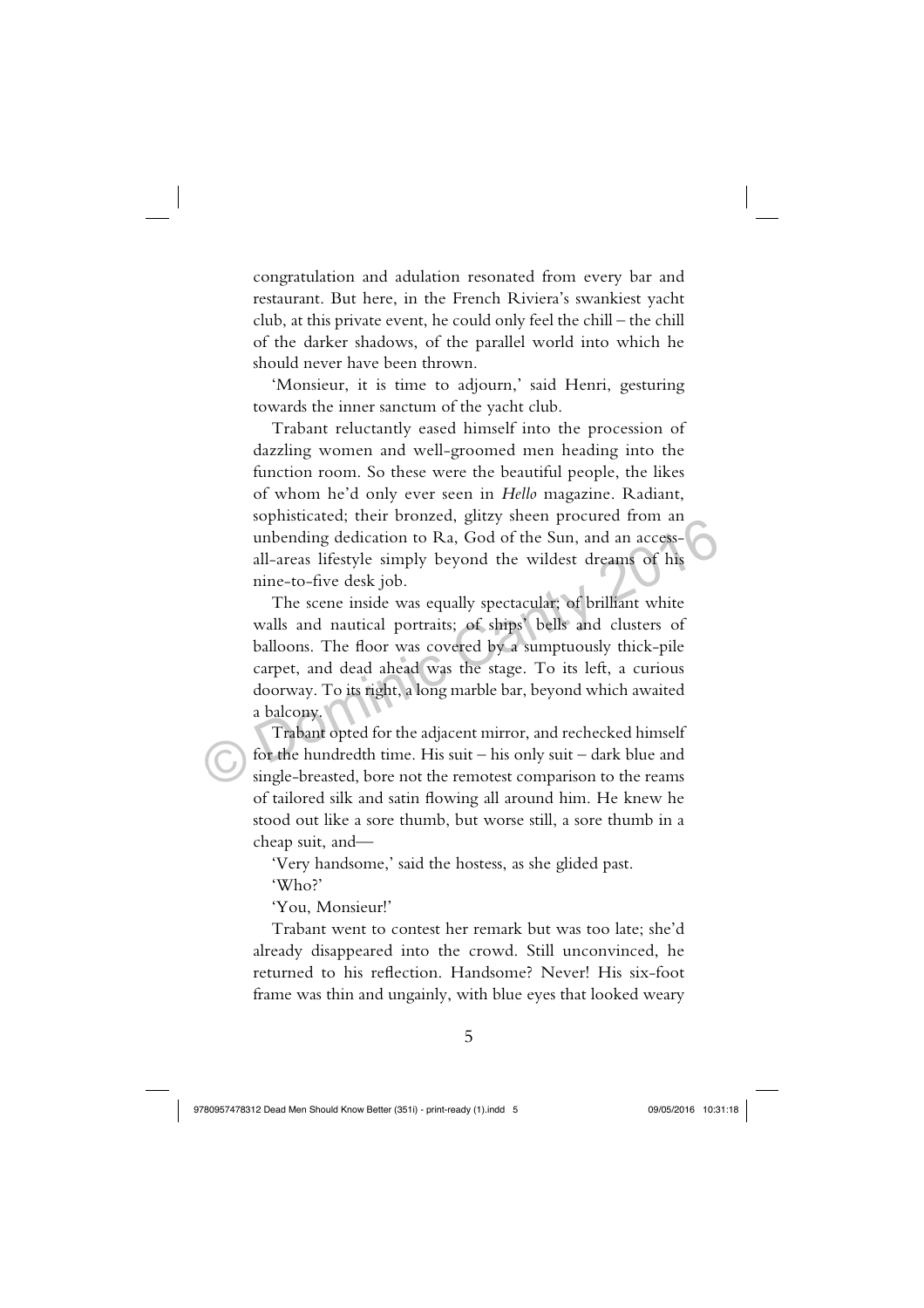and a crest of black hair that hadn't sat straight in over thirty years. But that was the fault of his ears, who'd always had a mind of their own.

'Incredible!'

'Hmmm?' Trabant turned to see a weaselly old man, dressed in a smoking jacket and monocle, now at his side. 'W-what is?'

'Her – the hostess who just spoke to you. Look! Body contoured like an alpine ski pass. Olive skin sun-kissed as the fields of the Loire Valley. Lips red and full as a London bus at rush hour.'

Trabant followed the weasel's eyes until she came back into view, now circling the far side of the room like an exotic bird of paradise. He'd spoken to her before, or at least he thought it was her, on both previous evenings when she'd served in the restaurant, though he'd been almost too nervous to lift his eyes from his food. And now he tried again to look away, but this time his eyes refused. They lingered on her voluptuous curves that ebbed and flowed within the bodyhugging black velvet dress, that hung perfectly upon her six-foot, hour-glass frame. And her jet-black hair, which was coiled into a tight bun, revealed a neckline of delicious feminine purity. Trabant followed the weaser's cycs thin she can<br>te back into view, now circling the far side of the room like an exotic<br>bird of paradise. He'd spoken to her before, or at least he<br>thought it was her, on both previous eveni

'See what I mean!' beamed the weasel.

'Yes, she's…' Trabant turned in search of the right word, but the weasel had gone, summoned back by the disapproving glare of his wife. And now the hostess was approaching once more, this time capturing him with her eyes. And how he wanted to dive into those dark pools of milk chocolate and never resurface. But he couldn't, he shouldn't. Oh, my! The girls simply weren't like this back home in Chipping Sodbury.

'Drink, sir?' she asked. 'Y-yes, please. Apple juice?' 'Straight?'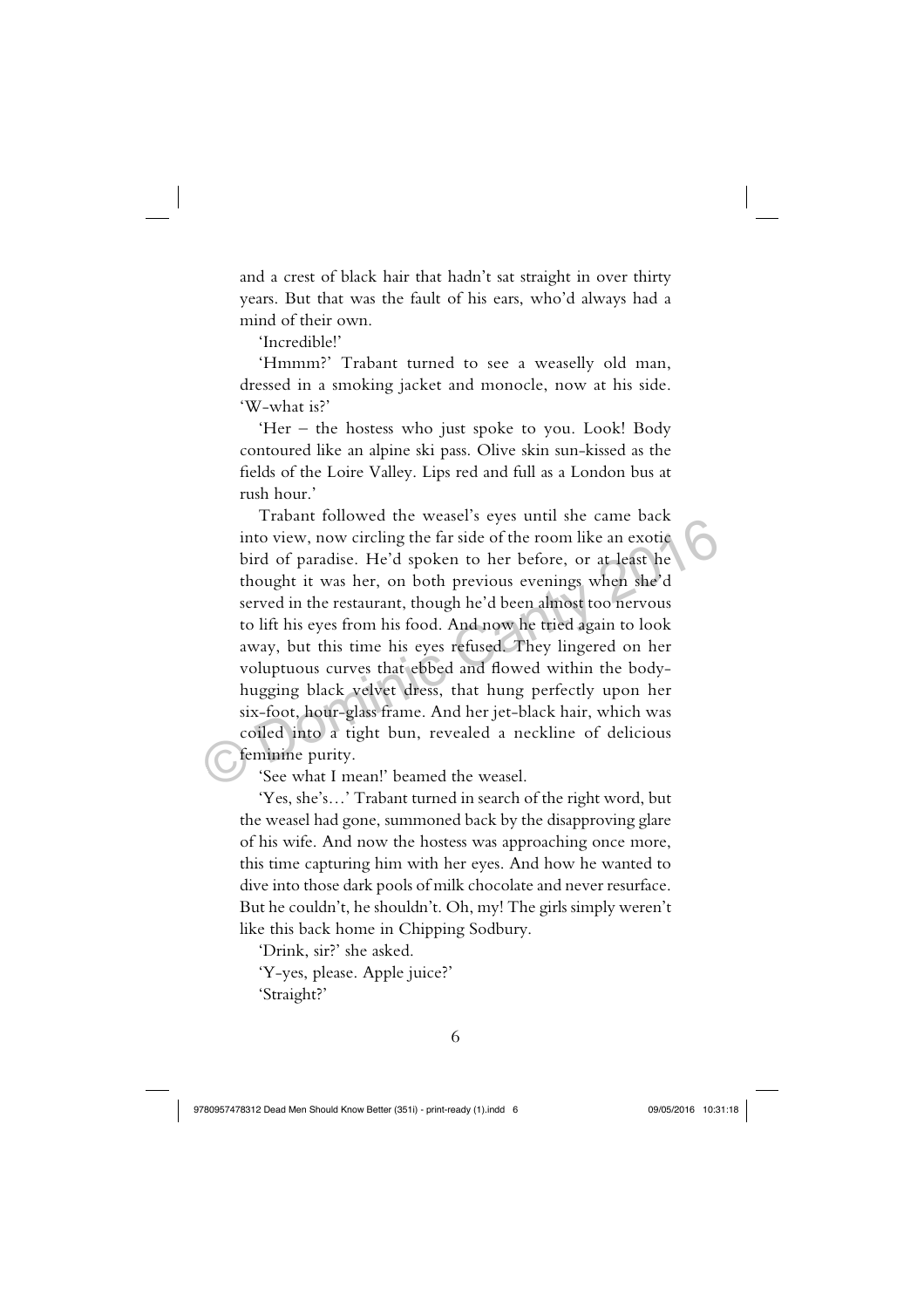'No, on the rocks.'

'Coming up.'

The weasel had been right. She *was* incredible, earthshudderingly so. In fact, surely the most beautiful woman in the world? Trabant pondered that thought a moment longer, then returned to the same conclusion, that it wouldn't be necessary to meet every other woman in the world to compare, for he instinctively knew that to him she would still be – the most beautiful woman in the world.

'Voilà! One apple juice.'

His heart raced like a bullet train.

'My name's Eva.'

'I'm B-Bristo.'

'I know. But please be careful, Monsieur Bristo. It is a beautiful evening, but the sharks are beginning to circle.'

Trabant watched her disappear then turned back to gather his thoughts. Sharks? In the Mediterranean? Yes, the room was full of them. And he immediately recognised another. '523-016-AAA' – Nedho 'the Hook' Hamsho, the Istanbul Confession Extractor. Wy hante's Eva.<br>
T'm B-Bristo.'<br>
1 know. But please be careful, Monsieur Bristo. It is a<br>
beautiful evening, but the sharks are beginning to circle.'<br>
1 rabant watched her disappear then turned back to gather<br>
his thoughts

Trabant typed the recognition code, pressed 'Send', then quickly moved on around the perimeter of the room, weaving through the hum of conversation until about two metres from the curious doorway. It was now guarded by Gunboat's two henchmen, both of whom had shaven heads and flattened noses  $-$  the standard requirements to excel in the fright game. And their complexions were identical too – pockmarked and grazed, as if someone had forgotten to sand properly between coats. Yes, their presence scared him rigid, but the door they guarded was half-open. He *had* to look inside.

A cluster of guests provided excellent cover. He edged closer, feigning a loss of bearings until finally able to peek into the deep, dark room. Inside, beneath a cloud of cigar smoke,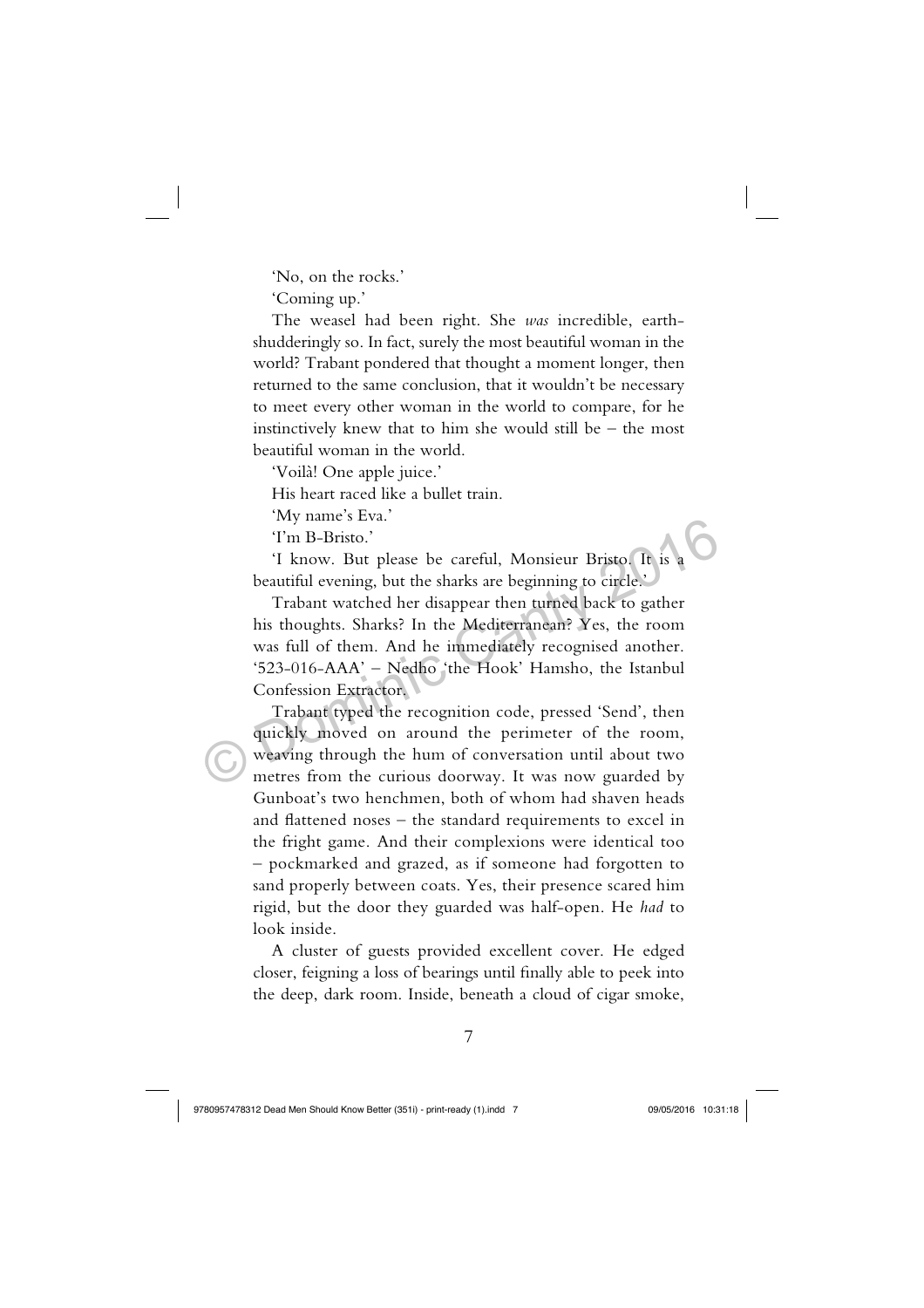stood a long, polished table littered with drinks and open briefcases. And at the far end, talking machine-gun Spanish, sat Gunboat Charlie Chávez.

Trabant checked the other faces around the table. Some he recognised from the MI6 database, while others—

'Eh, what you doing?' asked one of Gunboat's heavies, stepping forward to block Trabant's view.

'J-just looking for the, er… balcony. Honest!'

'This room's none of your business. Get lost!'

# iii

The Mediterranean Sea looked cool and moody, just like the other guests on the balcony. Trabant made his way to its farthest corner, took a lungful of air and tried to regain some composure. But a quick glance back through the window confirmed the heavies were in deep consultation. They *must* be on to him. Hell! And now they were glaring right back at him! There was only one thing to do – phone HQ. The Mediterranean Sea looked cool and moody, just like the<br>other guests on the balcony. Trabant made his way to its farthest<br>corner, took a lungful of air and tried to regain some composure.<br>But a quick glance back through

At last the line answered. 'Vauxhall Cross Plumbers, how can we help?'

'It's me, the plumber,' whispered Trabant, behind a cupped hand. 'I think I'm blown!'

'Please confirm number, location and status.'

'Er… Number 218869. Location: 247. Job status: getting really dangerous. Please, this is urgent! Is the apprentice on his way?'

'Negative. Apprentice delayed. I repeat – apprentice delayed.'

'But you said—'

'Deep breaths, 218869. The first job's always the hardest. We've received your SMS reports so far. Good work, but are there other unreported leaks in the area?'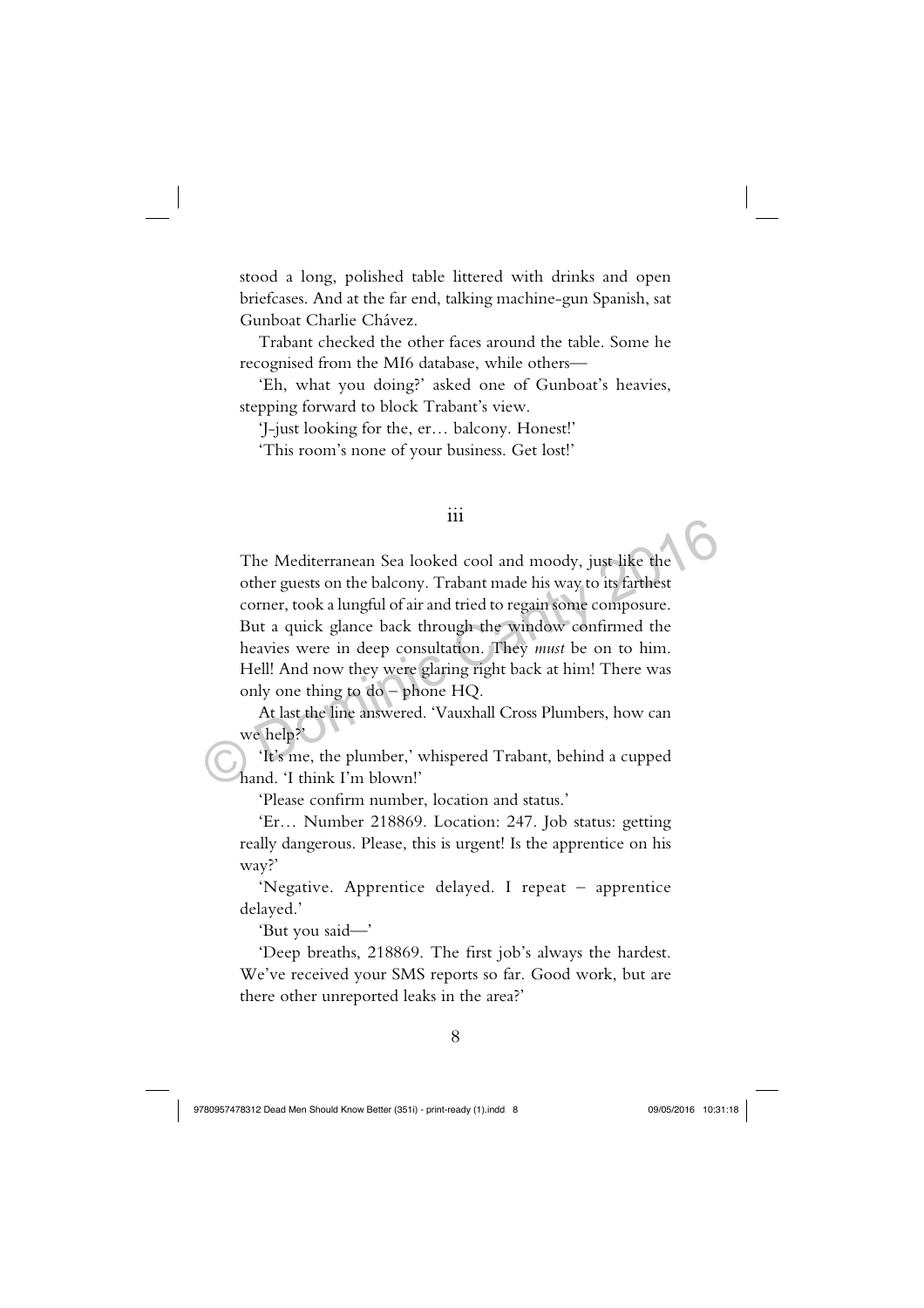'Yes, lots!'

'Then you must complete the evaluation.'

'But I…'

The line went dead.

Bang! Whiiiiizzzzz!

Trabant jumped out of his skin, as a firework illuminated the bay in a brilliant spread of green and red. The whole of Cannes seemed to gasp in wonder, but he could spare no time for frivolity. He had to relay the names of those in the deep, dark room with Gunboat.

The first he'd remembered was '523-021-AAA' - Paolo Varienga, the Brazilian underworld financier. Then '523-019-AAAAA' – Solomon 'Double Tap' Hurunguru, the Central African Republic warlord, nicknamed after his favoured doubleshot execution technique.

He texted both their details, then tried to recall more. Ooh, yes, the Russian, number 018, or was it 025? Er… Maybe he could just text his name. Yes, but how to spell it? Hell! Was it Sergei Miskachailov, or Mischatanov, or…? Varienga, the Brazinan underword miancer. Then 323-012-<br>AAAAA' – Solomon 'Double Tap' Hurunguru, the Central<br>African Republic warlord, nicknamed after his favoured double-<br>shot execution technique.<br>He texted both their det

'Pardon, Monsieur. Vous voulez une crêpe suzette?' asked the waiter.

'Oh, yes, I'd better. And while you're here, could you please remind me – the Russian gentleman in the room with Monsieur Chávez; how do you spell his surname?'

The world stopped, and the waiter blinked then instantly hurried inside, towards the large cauliflower ears of Gunboat's heavy. And in that split second, in that moment of irretrievable foolishness, Trabant knew – it was the question he should never have asked. Every other guest in the yacht club seemed to know it too, as the atmosphere turned like an assassin's blade, and the heavy charged out onto the balcony to seize its quarry.

'Hey! What the—' 'Come with me!'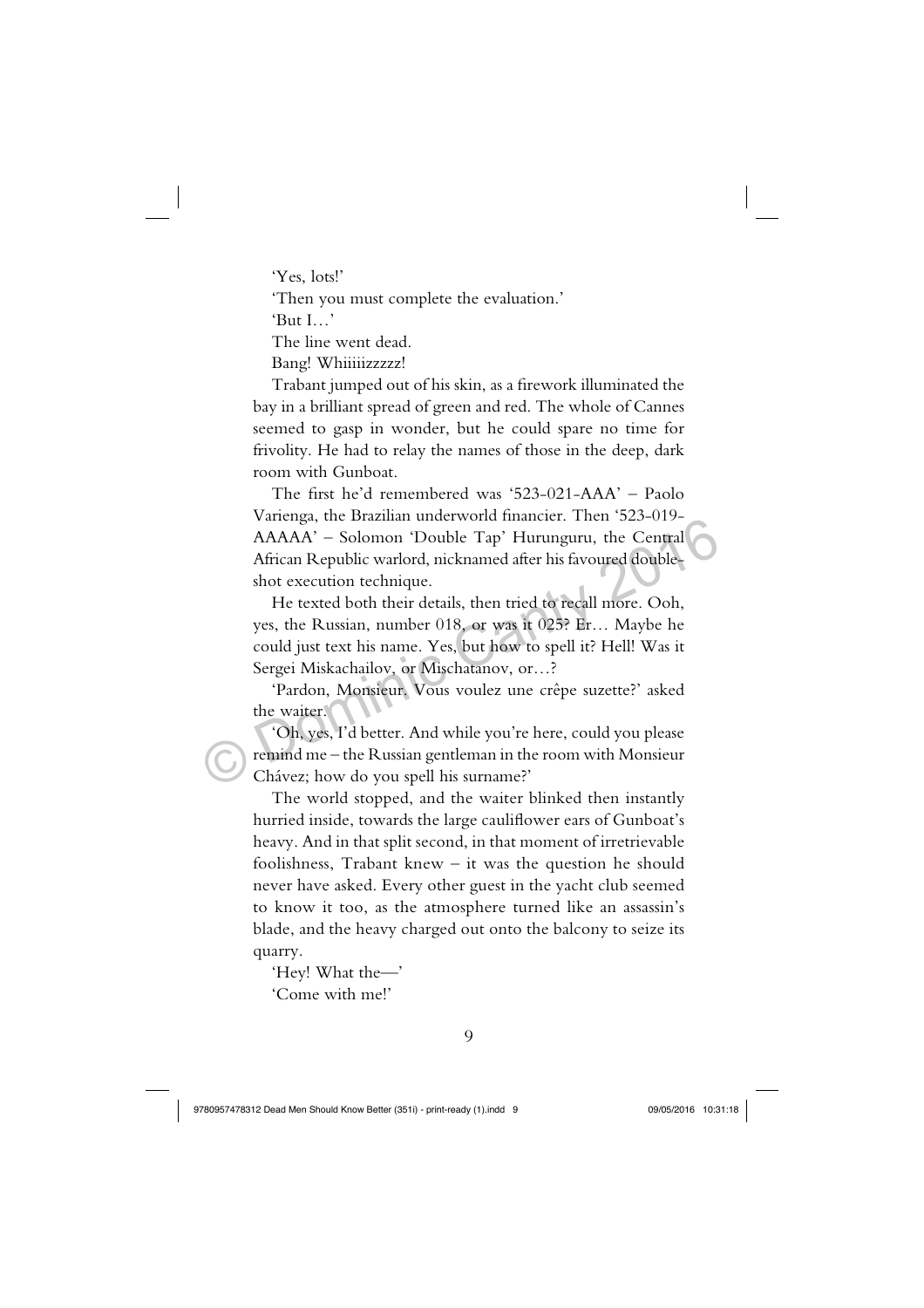'No, I…'

Trabant was frogmarched back inside, past the guests and into the meeting room, where he was dumped unceremoniously into a chair at the opposite end of the table to Gunboat.

'But please, I…'

Gunboat exhaled a long, jagged plume of cigar smoke. 'What's your name?'

'B-Bristo Trabant.'

'Trabant? What, as in the—'

'C-car? Yes.'

Gunboat turned to the heavy stood behind. 'Ha! Another gringo loco, eh, Raúl?'

'Sí, Boss.'

'My men say you been snoopying around and asking questions,' continued Gunboat. 'Who you work for?'

'N-no one.'

'Oh, so you gatecrasher, huh?'

'No. I was invited. I'm a journalist, for the, er… *Pimlico & District Chronicle*.'

Gunboat leant closer. 'Not a plumber?'

Eek! 'N-n-n-no... a film critic, here for the festival. Honest! Please, you've got to believe—' gringo loco, eh, Raúl?'<br>
"Sí, Boss.'<br>
"My men say you been snoopying around and asking<br>
questions,' continued Gunboat. 'Who you work for?'<br>
"N-no one.'<br>
"Oh, so you gatecrasher, huh?"<br>
"No. I was invited. I'm a journalist,

'I no got to do nothing. But I do want to know which intelligence agency you work for. MI6? CIA?'

'*P-Pimlico & District*—'

'THAT RUBBISH!'

'It's actually highly regarded.'

Gunboat sank back in his chair. 'Newspapers no mean no thing to me. And neither, señor Trabant, do you. You lying to me, so I ask again – who you spy for?'

'I wasn't!'

'Then why you so interest in my amigo, Sergei Mischailov?' 'I'm not.'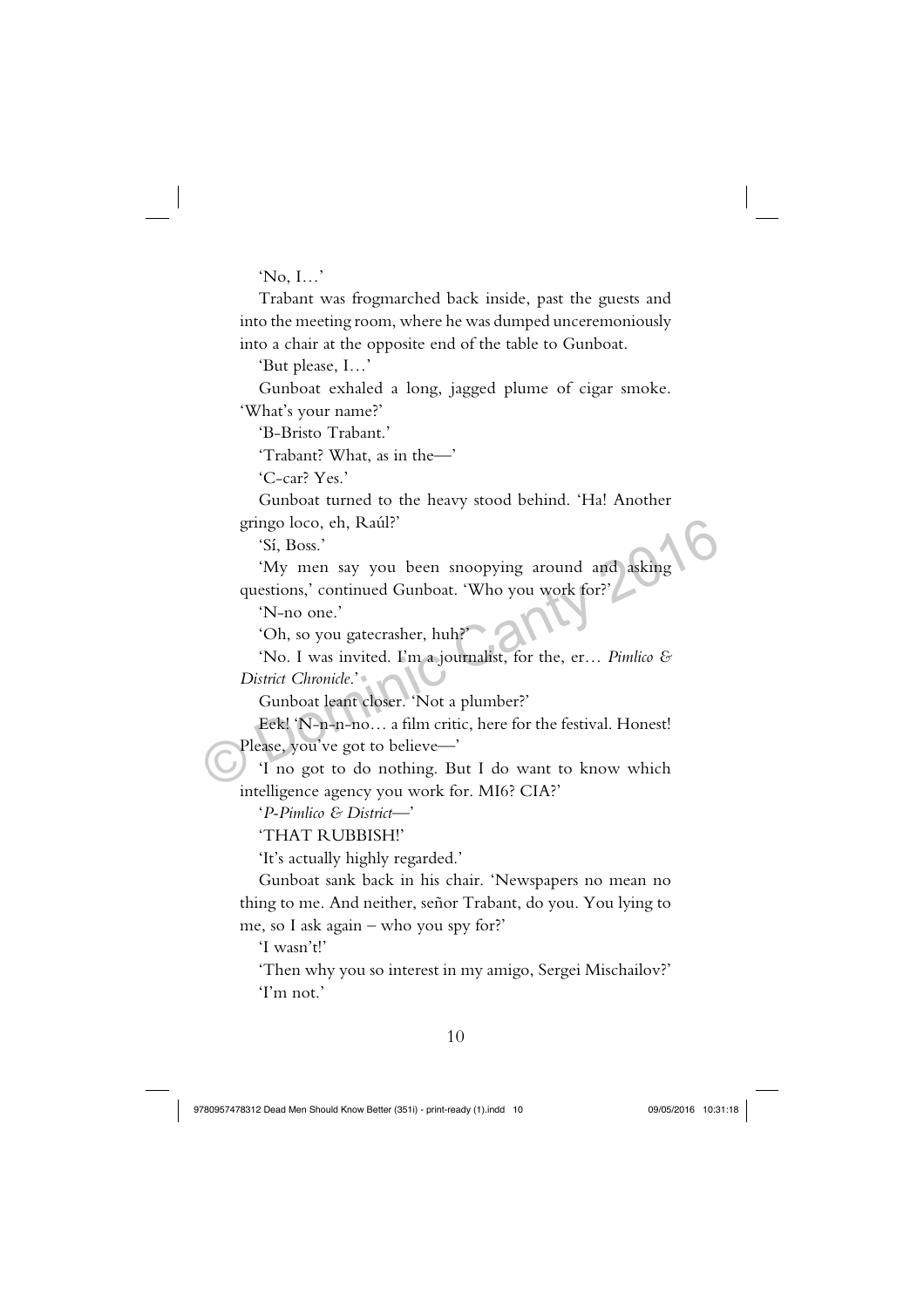'Ah, but you ask the waiter about him. Why?'

'I just thought Mr Mischail might be a famous, er... film director?'

'He been on plenty news clips, but he no make no movies. I think you a spy.'

'But I—'

'NO INTERRUPT!' shouted Gunboat. 'You stumble in wrong place at very wrong time.'

Sergei Mischailov now spoke up. 'I agree, señor Gunboat. This man is obviously a spy. So kill him.'

'Yes, and a spy with impossibly large ears!' added Azara Pampita Rázzon, inspecting Trabant as if he were some repulsive specimen. 'Señor, did you have them made, or were you raised by a herd of elephants?'

The room erupted with laughter.

'Must have been a difficult birth,' she continued.

'Eh, perhaps the doctor pull him out by his ears, huh?' joked Gunboat.

'It was the midwife, actually,' replied Trabant. 'S-she delivered me.'

'SHUT UP!' shouted Gunboat, slamming his fist down on the table. 'I DELIVER YOU TO UNDERTAKER IF YOU NO TELL ME WHO YOU ARE!' Famplea Razzon, inspecting Traoant as in te were some repulsive<br>specimen. 'Señor, did you have them made, or were you raised<br>by a herd of elephants?'<br>The room erupted with laughter.<br>'Must have been a difficult birth,' she

'I also think you should kill him,' said Rázzon.

'Hear, hear,' added Double Tap. 'Our business is done. Now it's time for the entertainment.'

'Sure is, Gunboat,' beamed another man, wearing a Texan ten-gallon hat. 'Remember Montenegro last year, when you challenged that fool to a game of cards; when you lost and then shot him to pieces? That was such great fun. P-l-e-a-s-e can we see that again.'

'Your drinks, messieurs,' cut in Eva, expanding her cleavage to divert their attention. 'Champagne for señor Gunboat, and for you, Monsieur Trabant,' she continued, walking quickly to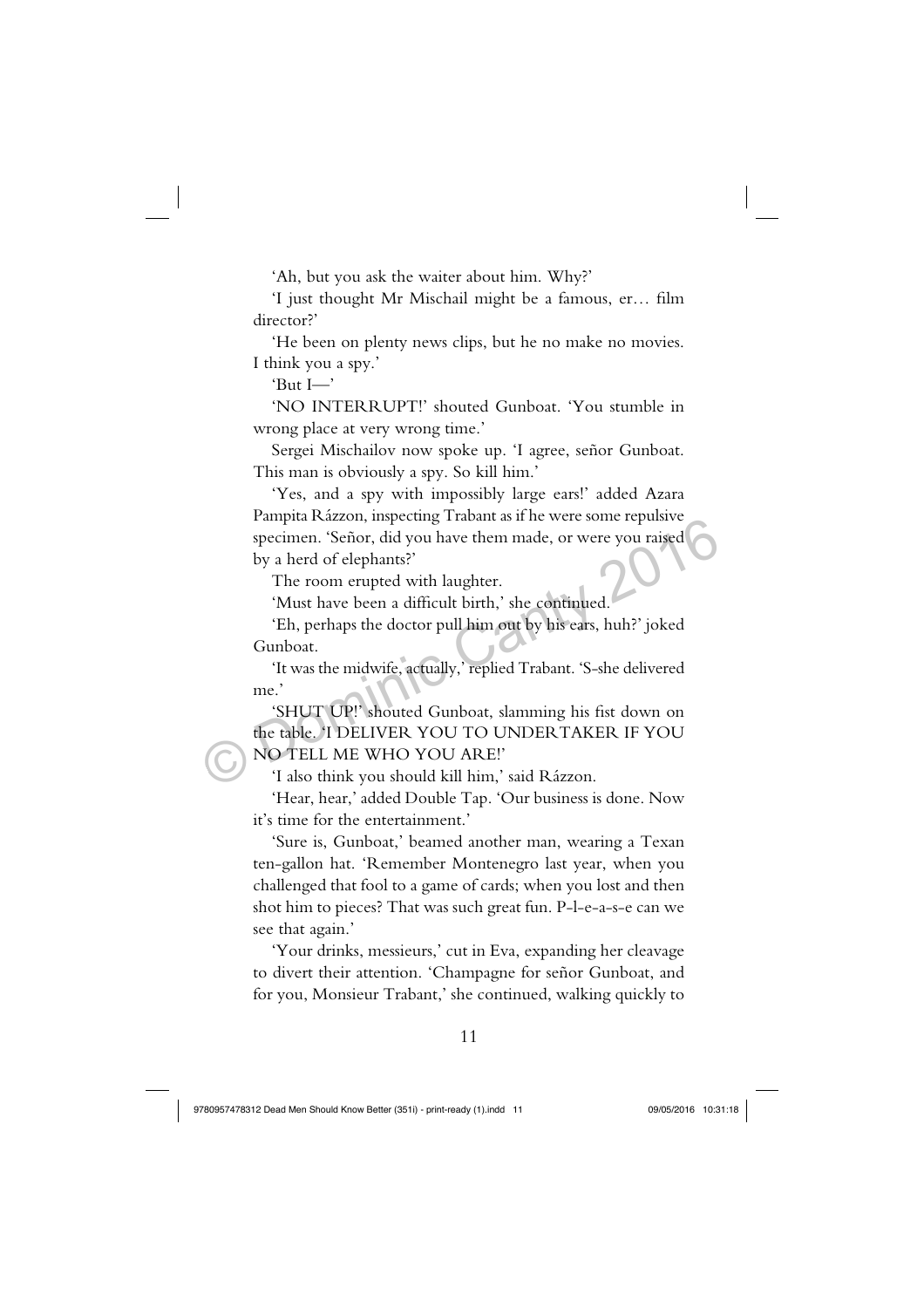the opposite end of the table, 'apple juice on the rocks, just as you like it.'

'T-thank you.'

'My pleasure,' she replied, looking back up the table. 'Señor Gunboat, you know it is against the law in France to force someone to play games against their will.'

'Perhaps, but I no a law-abiding citizen. No ever have been. Which is why the British Secret Service is here tonight, to watch me. Isn't that right, señor Trans-Am?'

Trabant could feel the word 'Guilty!' flashing above his head like a hazard warning light. Did Gunboat really know he worked for MI6's Priority Surveillance Unit, albeit only in an IT support capacity? And if so, then how? And if he did know, he should also know he was only here by default, as every other field operative in the department was either allocated, or incapacitated with chickenpox. Worked for Mio's Friority Sarvemance Omt, abett only in an<br>IT support capacity? And if so, then how? And if he did know,<br>he should also know he was only here by default, as every other<br>field operative in the department was

'Monsieur Trabant is a renowned film journalist,' continued Eva, as she collected empty glasses from the table.

'Am I?'

'Most definitely. Ladies and Gentlemen, I have read many of his articles, and they are all exemplary. And surely someone of your intellect, señor Gunboat, would have done precisely the same?'

'Hmmm… As I say, I no read papers, but I read this gringo's mind. He here for trouble.' Gunboat turned to his nearer heavy. 'Raúl – tell Henri to prepare the gaming table.'

'Sí, Boss.'

'No!' protested Eva. 'That is wholly unnecessary.'

'The only thing necessary,' replied Gunboat, 'is for señor Sergei to continue with tradition.'

Mischailov smiled, jotted down the names of three card games on a piece of paper, then walked over to Trabant. 'Pick one.'

'D-do I have to?'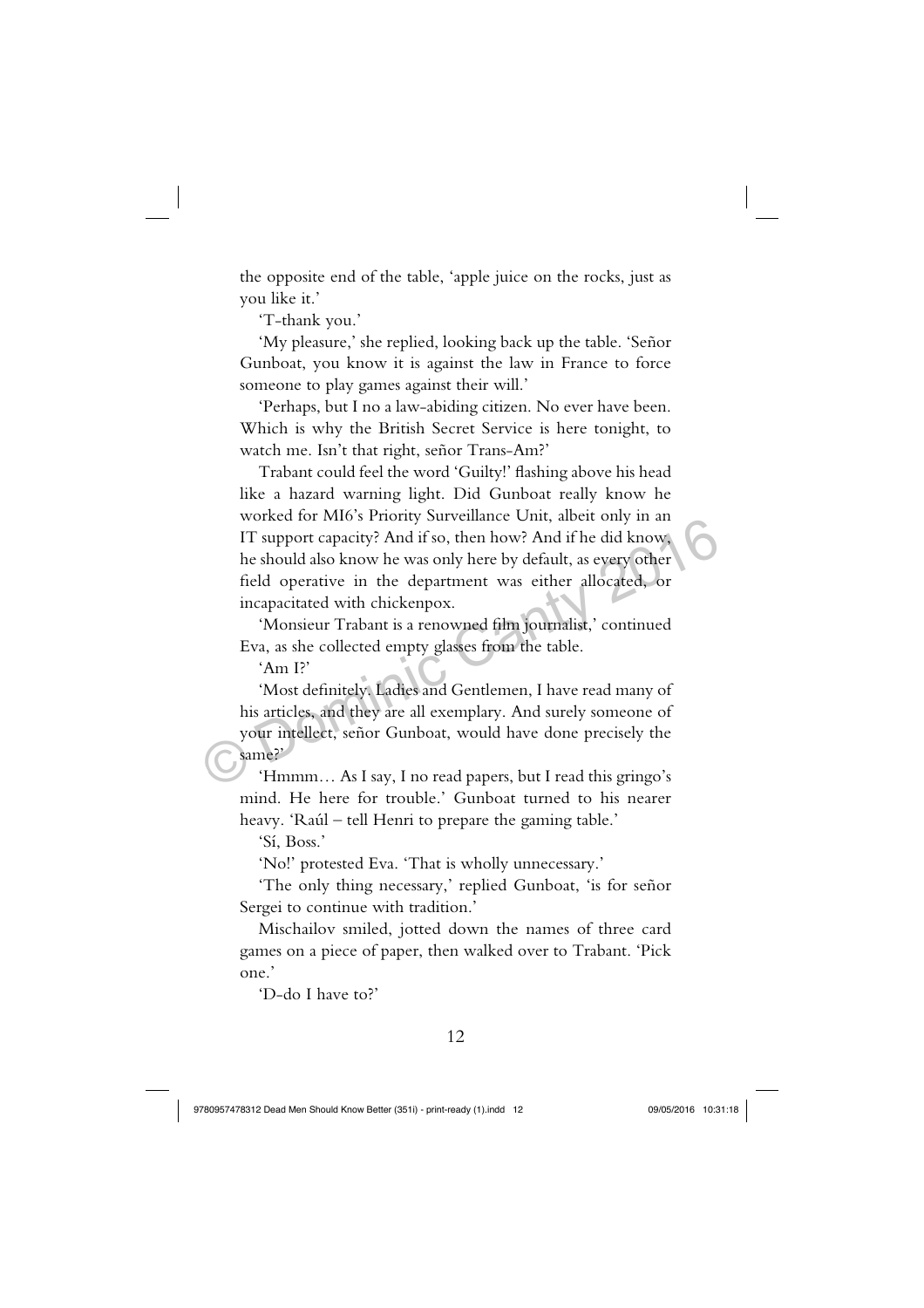'YES!' shouted Gunboat. 'But no dare say your choice out loud, or I kill you right here.'

Trabant hastily tapped option two.

'Bravo! No so difficult, eh? Now, Ramón - take the spy to his seat.'

'But, señor Gunboat,' continued Eva, 'this is a terrible mistake!'

'Señorita, you a good hostess, but you interfere *way* too much. The gringo should know better. Now shoo! I have game of cards to play.'

## iv

A large circular table had been covered with a green cloth and placed on the stage, with two antique chairs set opposite each other. Bristo Trabant sat on one.

Eva pushed her way through the hastily assembling crowd, trying to catch Trabant's eye, to warn him. She knew that if he did beat Gunboat he would pay with his life. Gunboat was the worst loser ever, but refusal to play him also carried the same life-terminating consequences. Bristo just had to play badly and let Gunboat win, as countless others had done over the years, and then  $-$  just maybe  $-$  he would escape with his life. It was the only hope. IV<br>
A large circular table had been covered with a green cloth and<br>
placed on the stage, with two antique chairs set opposite each<br>
other. Bristo Trabant sat on one.<br>
Eva pushed her way through the hastily assembling crowd

> The room fell deadly silent. Gunboat was now taking his seat, revelling in the hush, bathing in the horror etched upon Trabant's face.

'Señor, no look so worried,' he said, leaning forward.

'Really?' replied Trabant, clutching the glimmer of hope. 'W-why's that?'

'Simple. When you're a dead man, you have nothing left to lose.'

Trabant's world stopped again.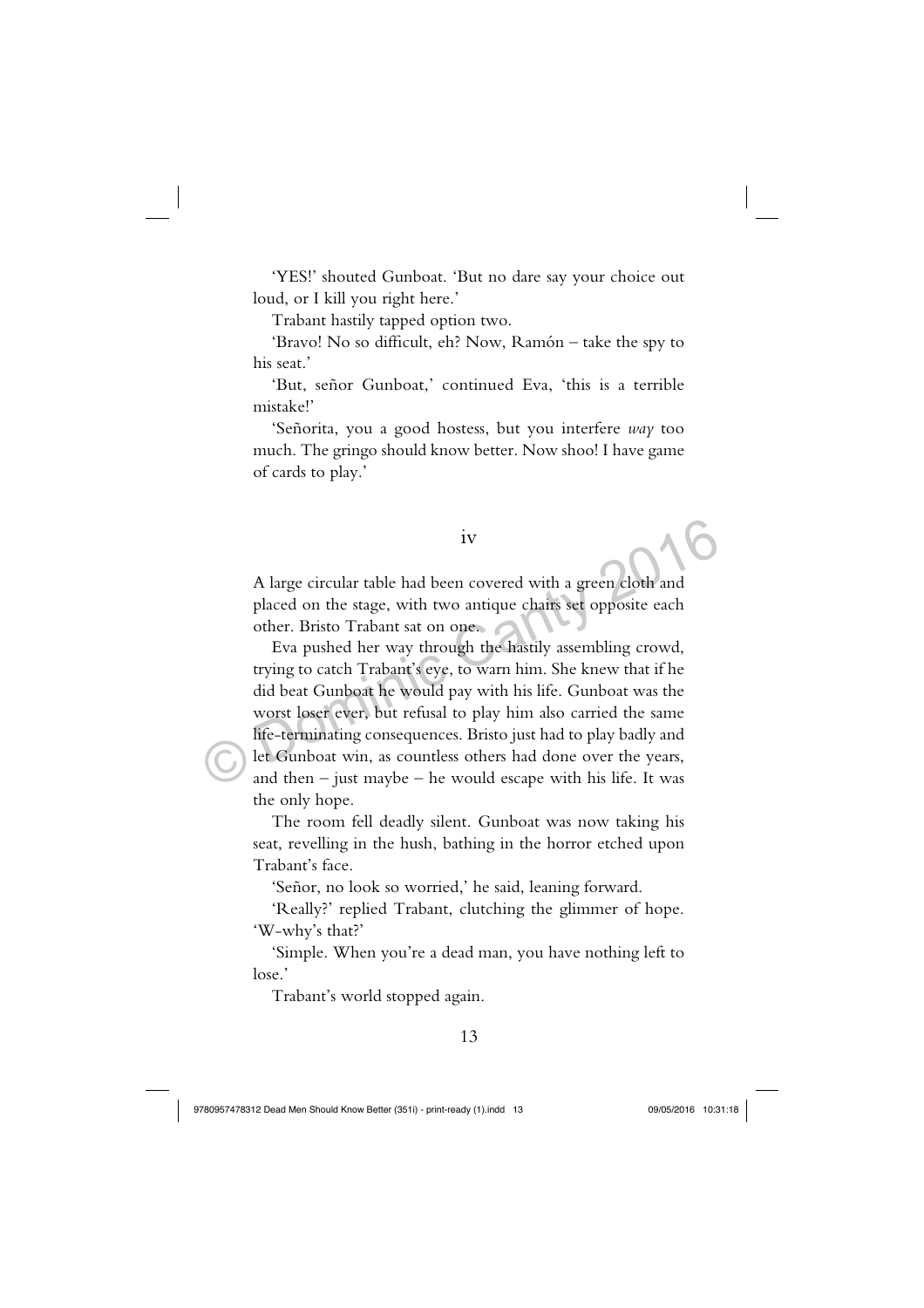The croupier placed a pack in front of each player. 'As Monsieur Trabant is the challenger, he shall go first.'

'Wait!' shouted Eva, reappearing from the far side of the room. 'Fresh drinks!' As she placed the glasses down, she looked deep into Trabant's eyes and shook her head in warning.

'Right, out the way,' said the croupier. 'Let's get this game underway.'

As the crowd inched closer, Trabant reached forward and took a deep slug of apple juice. He could already feel the intensity of Gunboat's stare, squeezing droplets of sweat from his forehead like a wine press.

'Monsieur, if you please…'

Trabant nervously turned his first card.

*Queen of Hearts*.

Gunboat laid his first card beside it.

*Ace of Clubs*.

Trabant followed, and the game quickly gained a breakneck momentum. Frabant nervously turned his first card.<br>
Queen of Hearts.<br>
Gunboat laid his first card beside it.<br>
Ace of Clubs.<br>
Trabant followed, and the game quickly gained a breakneck<br>
momentum.<br>
Seven of Diamonds.<br>
Four of Clubs.<br>
T

*Seven of Diamonds*.

*Four of Clubs*.

The crowd stepped closer still, primed with the juicy anticipation of Gunboat's murderous reaction.

*Six of Hearts*.

*Ten of Spades*.

Tension rose higher still, now clawing at the ceiling, desperate for release, until finally Gunboat laid down his remaining card. But no winners this time.

Conversation returned to the room, tinged with a wolf-pack frustration at being robbed of the kill. As the croupier gathered the scattered cards into a pile, Trabant eased back in his chair, exhaled his own bluster of tension, and replaced it with a long slug of juice. Hmmm… delicious! Freshly squeezed apples and crushed ice always hit the spot.

'*Whatever you do, don't play him at cards.*'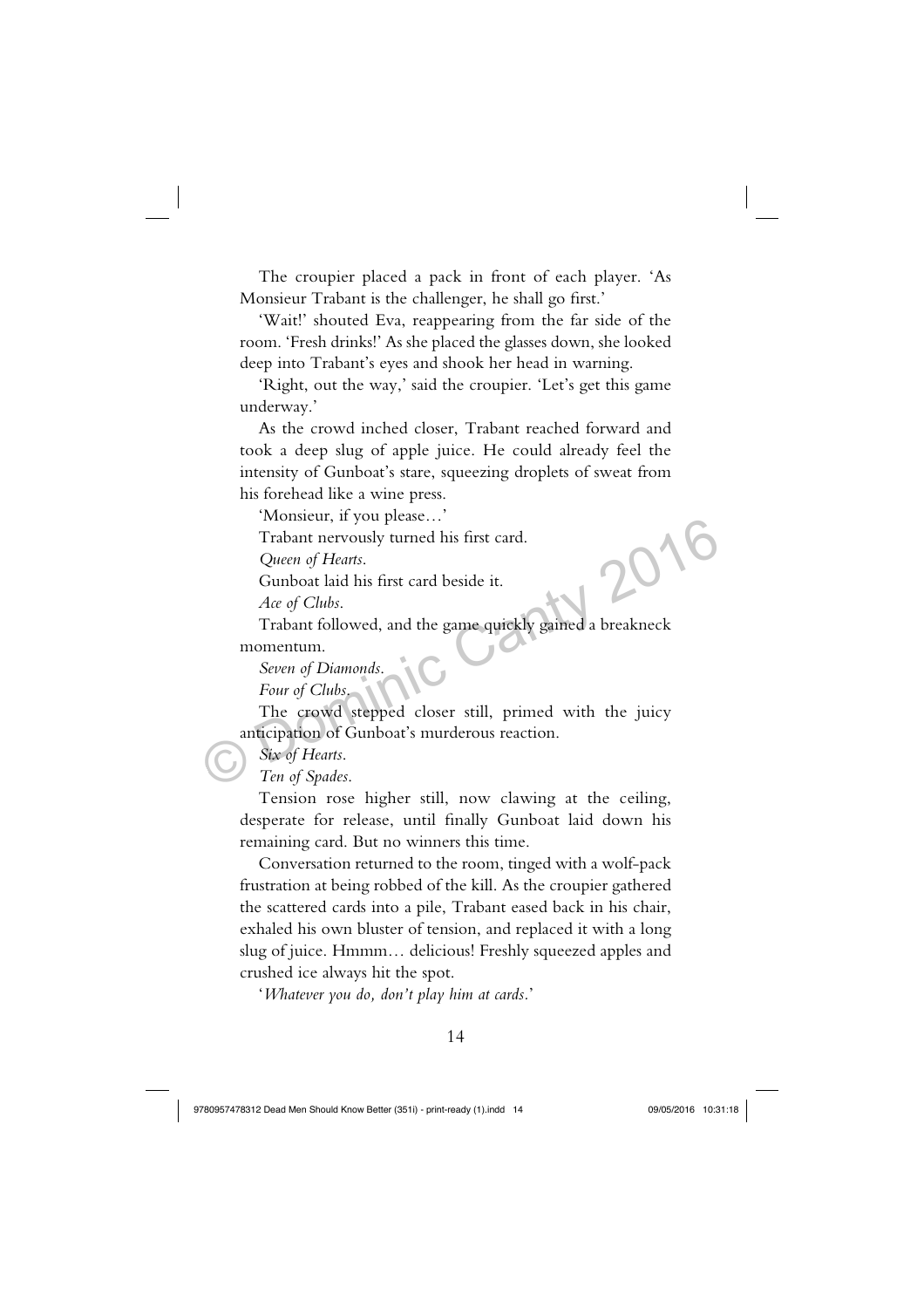The head of MI6 had been most clear. But another long slug and Bravinger's warning became further diluted.

Trabant began to look around with renewed confidence. He was still alive, he'd survived the test, and his sense of relief was such that it overruled any possible notions of something else going wrong. And so, why shouldn't he play again at cards? After all, it was only a game, and despite his gruff manner, perhaps Gunboat Charlie wasn't as bad as everyone made out. Trabant looked across to Eva as the second sets of cards were placed in front of each contestant. She wore another don'tbeat-him-just-get-out-of-there expression on her face, which Trabant decided to interpret as a go-on-you-can-do-it look. He winked back. Eva closed her eyes.

Gunboat surveyed Trabant with increasing suspicion then nodded to his two heavies, who instantly moved into position – one by the room's entrance, the other directly behind Trabant. Trabant decided to interpret as a go-on-you-can-do-h look.<br>
He winked back. Eva closed her eyes.<br>
Gunboat surveyed Trabant with increasing suspicion then<br>
nodded to his two heavies, who instantly moved into position<br>
– one

'Mesdames et messieurs, let the second game commence,' announced the croupier.

Deathly silence reclaimed the room.

*Four of Clubs* – thrown down aggressively by Gunboat.

*Six of Diamonds*. Trabant was warming up. He'd surely impress Eva by winning the game, and become hero of the night.

*Six of Spades*.

*Nine of Hearts*.

*Two of Spades*.

The cards were thrown down faster and faster. Gunboat bit harder onto his cigar, emitting toxic mumblings under his Panamanian breath, tensing up as he felt the game slipping away. Trabant – stone-cold sober – felt sharp.

Gunboat threw down the *Nine of Diamonds*. As the card slid across the previous one, Trabant quickly released his next. It whistled through the air in slow motion, eventually landing on